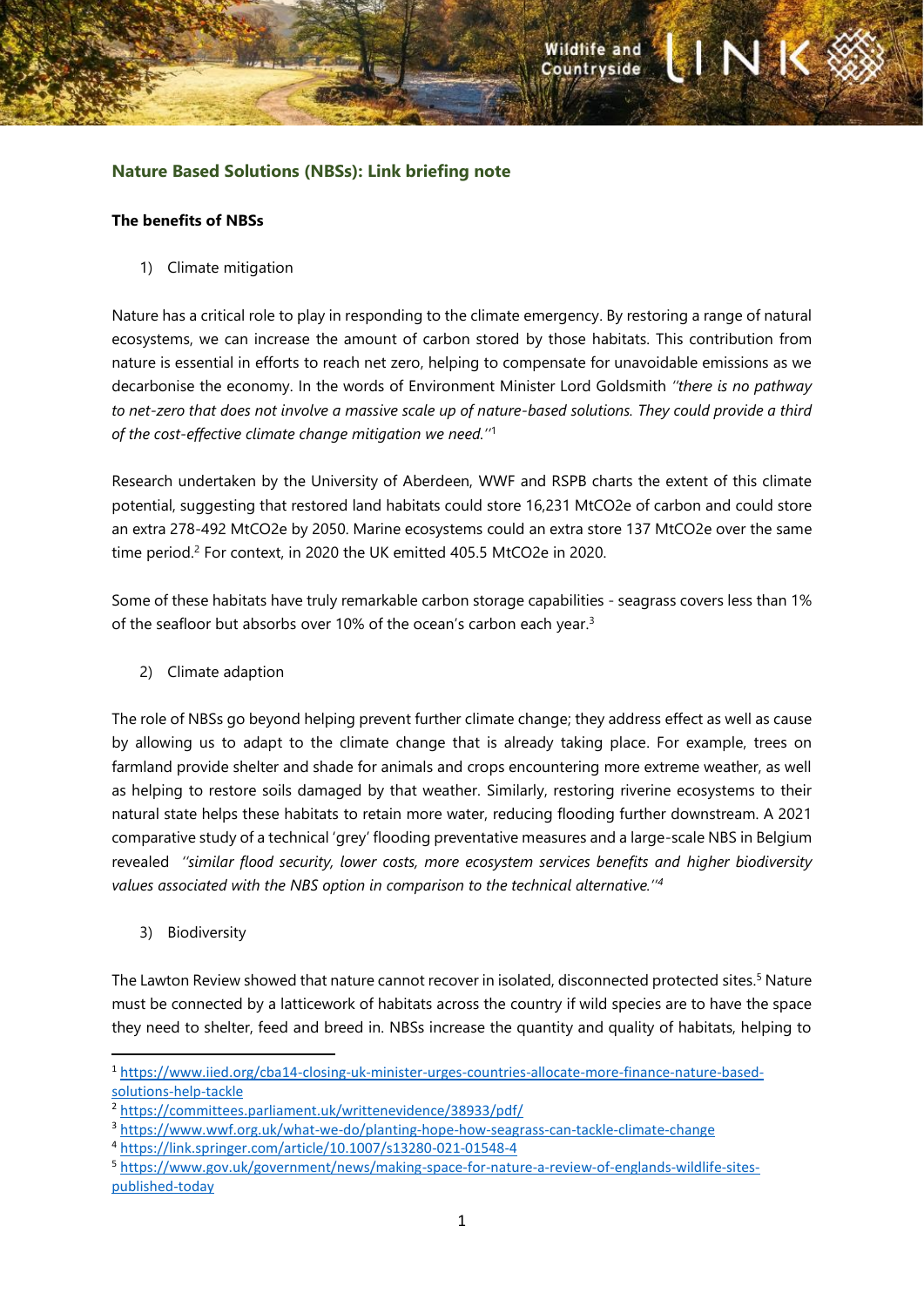build to a nature recovery network across the country, helping to fulfil the Environment Act commitment to halt the decline in species abundance by 2030.

Wildlife and<br>Countryside

ANK

4) Cleaner water and air

Healthier ecosystems benefit the wider enviroment, and the environmental services we all rely on. Up to 70% of UK drinking water is sourced from catchments dominated by peatland habitat; when that peatland is in good condition it produces good quality water that requires little treatment.<sup>6</sup> Woodland serves as a natural air filter, with tree foliage removing airborne particles and improve air quality. A 2021 Cambridge Economics report suggested that the value of these air pollution benefits could be estimated at £13,442 per hectare of woodland.<sup>7</sup>

5) Health benefits

More restored natural habitats means more high quality green and blue spaces for people to enjoy. Such engagement with nature has direct health benefits, with a 2019 study finding that 120 minutes a week in nature leads to a significant increase in wellbeing.<sup>8</sup> 70% of UK adults report that being close to nature improves their mood.<sup>9</sup> This combination of physical and mental health benefits enhances and extends life, in the words of a recent evidence review *''living in areas with higher amounts of green spaces reduces mortality''*. 10

This tangible boost to health from access to nature is why Natural England have estimated that levelling up to give everyone in England good access to green space would save £2.1 billion in health spending every year, by reducing NHS pressures.<sup>11</sup>

6) New jobs

The restoration and creation of natural habitats to provide NBSs requires labour, creating new job opportunities. Green Alliance & WPI's 2021 report 'The economics of enhancing the natural environment' looked at three sets of NBSs (woodland creation, peatland restoration and urban green infrastructure) and found a potential for over 16,000 new jobs through these workstreams, with the new roles being concentrated in areas of economic deprivation.<sup>12</sup>

<sup>6</sup> <http://publications.naturalengland.org.uk/publication/47001>

<sup>7</sup> [https://www.camecon.com/wp-content/uploads/2021/03/The-economic-costs-benefits-of-nature-based](https://www.camecon.com/wp-content/uploads/2021/03/The-economic-costs-benefits-of-nature-based-solutions_final-report_FINAL_V3.pdf)[solutions\\_final-report\\_FINAL\\_V3.pdf](https://www.camecon.com/wp-content/uploads/2021/03/The-economic-costs-benefits-of-nature-based-solutions_final-report_FINAL_V3.pdf)

<sup>8</sup> <https://www.nature.com/articles/s41598-019-44097-3>

<sup>9</sup> [https://www.mentalhealth.org.uk/sites/default/files/MHAW21\\_NATURE%20REPORT\\_ENG\\_web.pdf](https://www.mentalhealth.org.uk/sites/default/files/MHAW21_NATURE%20REPORT_ENG_web.pdf)

<sup>10</sup> <https://pubmed.ncbi.nlm.nih.gov/26540085/>

<sup>11</sup> <http://publications.naturalengland.org.uk/publication/35009>

<sup>12</sup> [https://green-alliance.org.uk/wp-content/uploads/2021/11/The-Economics-of-Enhancing-the-Natural-](https://green-alliance.org.uk/wp-content/uploads/2021/11/The-Economics-of-Enhancing-the-Natural-Environment-final.pdf)[Environment-final.pdf](https://green-alliance.org.uk/wp-content/uploads/2021/11/The-Economics-of-Enhancing-the-Natural-Environment-final.pdf)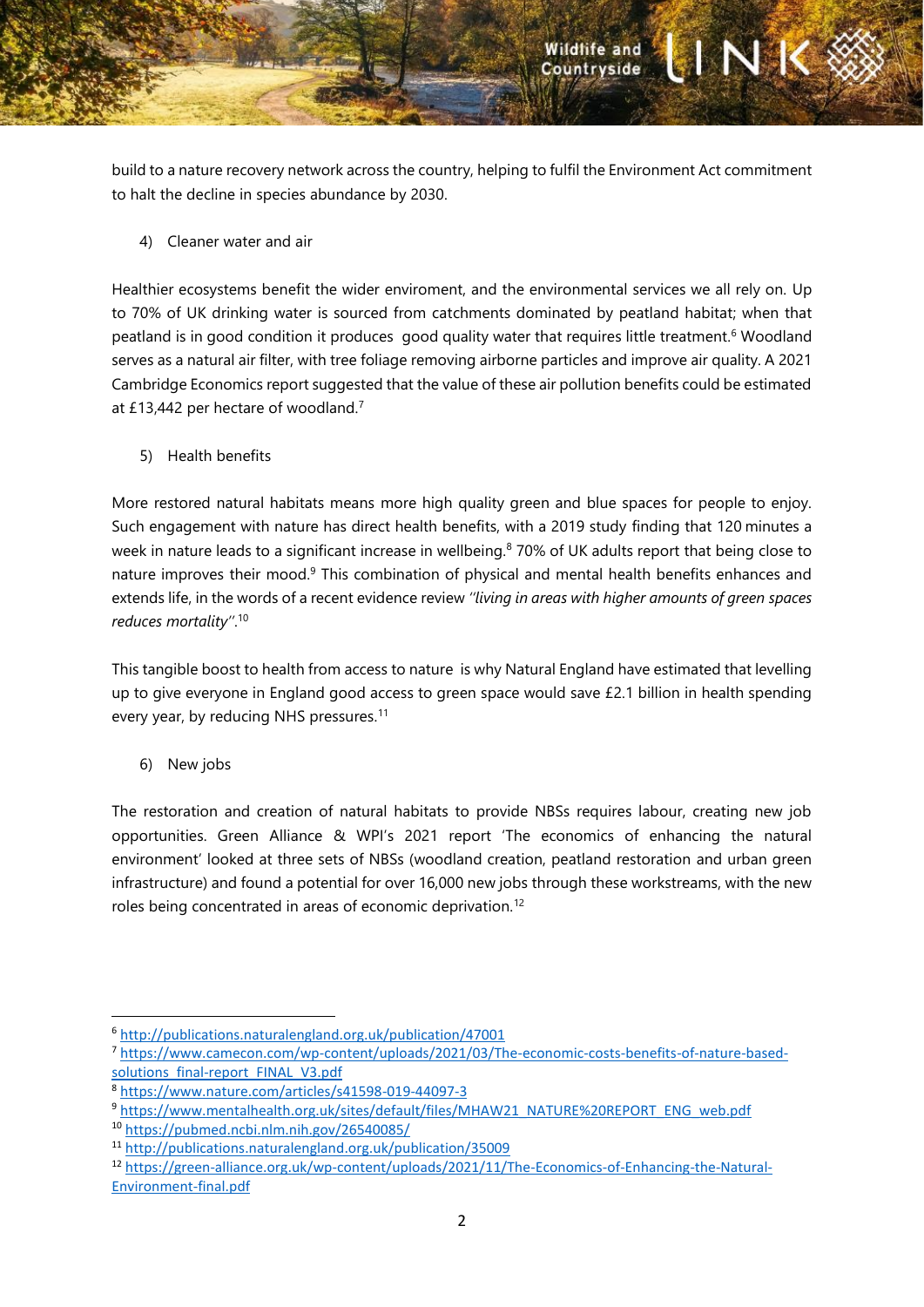7) Multiple benefits from one investment

The capacity of NBSs to offer climate mitigation, climate adaption, nature recovery, environmental services, health and economic benefits from one investment renders them formidably cost-effective. The value of marine reserves in the UK has been estimated at between £10.2-£25.5 million at a benefit: cost ratio of 5.5-12.7:1.<sup>13</sup> Further estimate suggest that for every £1 invested, there is an estimated return of £4.62 for peatland restoration, £2.79 for woodland and £1.31 for saltmarsh.<sup>14</sup>

## **Examples of NBSs**

## Hesketh Out Marsh, Lancashire

The RSPB, the Environment Agency and Natural England created this 180-ha wildlife-rich saltmarsh by natural flood management. The restored marsh helps protect the local sea wall and absorbs water from high tides, cutting flood risk for 1050 ha of land from 1 in 50 years to 1 in 200 years. The new marsh has attracted a wide variety of wading birds, including avocets, little egrets, redshank, teal and wigeon.

## Wicken Fen, Cambridgeshire

On this site the National Trust restored arable land to lowland fen, creating a flood storage area capable of dealing with a 1 in 20 year flood event. This is estimated to protect 53 houses and 50 ha of farmland from flooding, providing flood protection benefits of £35 /ha/y, as well as gains of £482/ha/y in naturebased recreation and £51 /ha/y in climate mitigation.

### Garron Plateau, Northern Ireland

This peatland site had been in poor condition, with 95% of the peatland degraded, to such an extent that water supplied from it turned brown in colour. NI Water are now working with RSPB and the NI Environment Agency to restore the bog. It is estimated that total benefits including climate mitigation and enhanced water quality will outweigh the project costs by £37 million by 2045, with a cost: benefit ratio of 1: 3.9. A 27% improvement in flood mitigation is also predicted.

### Wakelyns Farm, Suffolk

This site has seen trees planted on farmland, in the form of alleys of fruit bearing and willow trees amongst arable crops. This provides additional crop for the farm, as well as improving soil health, managing water flow and attracting pollinators to the benefit of the existing cereal crop. The trees themselves provide spaces for wildlife and help store carbon. <sup>15</sup>

<sup>13</sup> [https://www.rspb.org.uk/globalassets/downloads/policy-briefings/nature-based-solutions-adaption](https://www.rspb.org.uk/globalassets/downloads/policy-briefings/nature-based-solutions-adaption-report.pdf)[report.pdf](https://www.rspb.org.uk/globalassets/downloads/policy-briefings/nature-based-solutions-adaption-report.pdf)

<sup>14</sup> [https://www.camecon.com/wp-content/uploads/2021/03/The-economic-costs-benefits-of-nature-based](https://www.camecon.com/wp-content/uploads/2021/03/The-economic-costs-benefits-of-nature-based-solutions_final-report_FINAL_V3.pdf)[solutions\\_final-report\\_FINAL\\_V3.pdf](https://www.camecon.com/wp-content/uploads/2021/03/The-economic-costs-benefits-of-nature-based-solutions_final-report_FINAL_V3.pdf)

<sup>15</sup> [https://www.rspb.org.uk/globalassets/downloads/policy-briefings/nature-based-solutions-adaption](https://www.rspb.org.uk/globalassets/downloads/policy-briefings/nature-based-solutions-adaption-report.pdf)[report.pdf](https://www.rspb.org.uk/globalassets/downloads/policy-briefings/nature-based-solutions-adaption-report.pdf) (for all cited examples)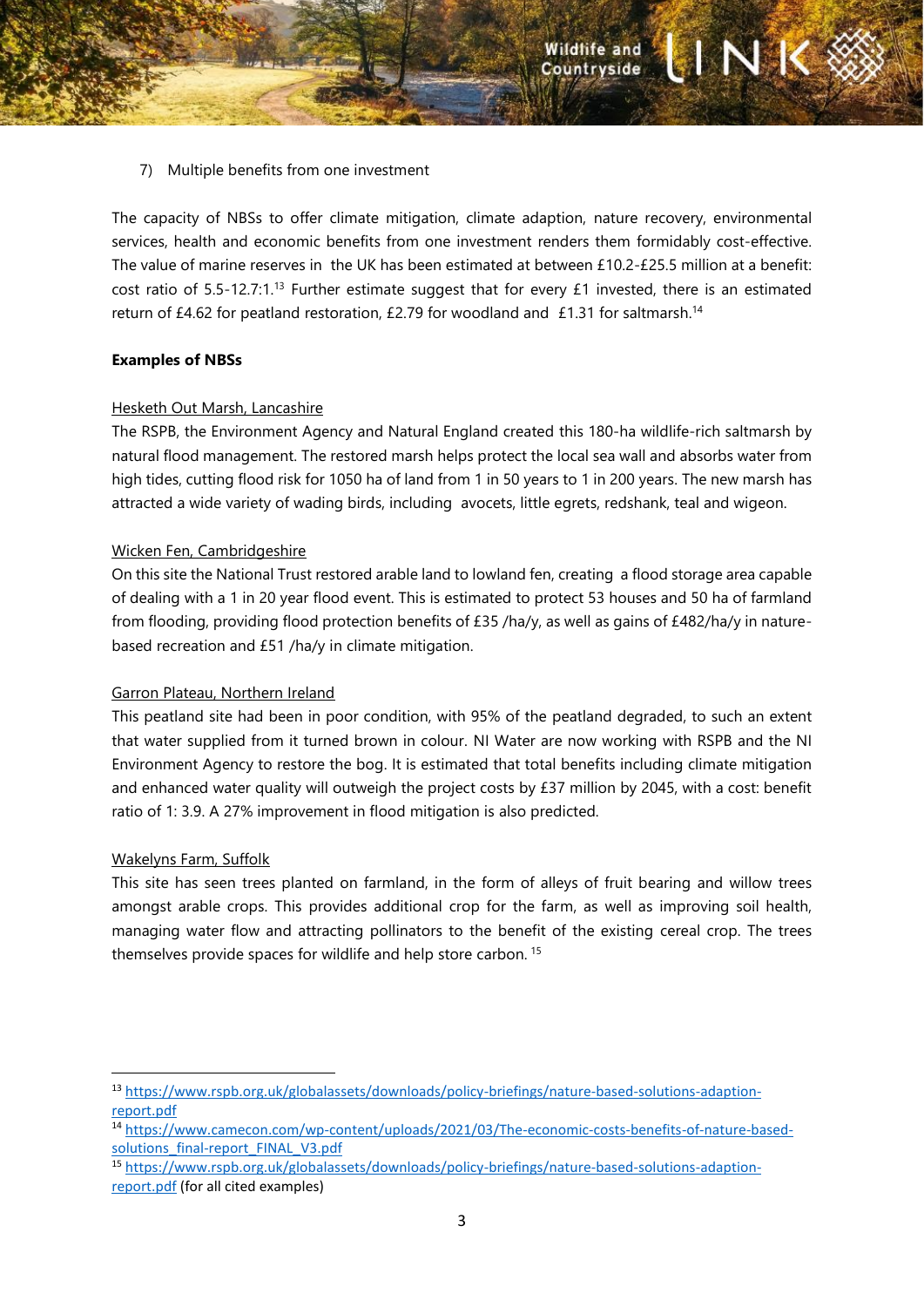#### **Actions needed to support NBSs**

The benefits that NBSs deliver can be increased by Government support, including:

1) Increased funding

Both the Dasgupta report and the Natural Capital Committee recommended that public bodies should be required to invest in maintaining and enhancing natural habitats. Historically, this investment has been limited with less than £500m p.a. being spent on habitat restoration per year. Link has highlighted a need for over £2 billion p.a direct investment in habitat restoration across the UK, sufficient to deliver NBSs on a significant scale.<sup>16</sup>

Investment in NBSs can offer extremely high value for money when non-market benefits are properly quantified. For example, the National Trust recently showed that 5.5 £billion Government investment in urban green infrastructure could bring £200bn in physical health benefits<sup>17</sup>, so the case for increased public investment is strong. There is also an opportunity for other funding options, including private sector finance, to play a role if subject to proper regulation (see below).

This funding is also required to prevent further deterioration of the carbon-storing habitats. As habitats degrade due to climate changes, land use pressures and poor management, they actively start to release carbon, turning carbon stores into carbon emitters. The problem is particularly acute for all UK peatlands (both upland and lowland peatland), which a 2019 study found to have transitioned *''into large emission sources''*. <sup>18</sup> Rather than locking away carbon, peatlands may now be responsible for around 20Mt of greenhouse gas emissions, 4% of total UK emissions.

2) New regulation to apply high standards for NBS offsets

It is important to distinguish nature-based solutions from offsets.

Private investment in NBSs is essential to achieve large-scale improvements, but this becomes more risky when investments are "marketised" as offsets, which allow ongoing environmental harm elsewhere. While high-integrity markets are possible, in some cases, where the benefits of NBSs are hard to quantify and maintain, this can lead to "greenwashing", where the use of NBSs masks ongoing pollution.

The use of NBSs for offsetting purposes is emerging in several areas, including water pollution mitigation, plastics reduction, development and carbon emissions. For example, the deployment of NBSs as part of carbon offsetting plans (the idea that emissions in one sector can be "cancelled out" by

<sup>16</sup> [https://www.wcl.org.uk/docs/Autumn\\_Budget\\_Spending\\_Review%202021\\_representation-%20WCL-1.PDF](https://www.wcl.org.uk/docs/Autumn_Budget_Spending_Review%202021_representation-%20WCL-1.PDF)

<sup>17</sup> [https://www.nationaltrust.org.uk/press-release/new-research-shows-55bn-fund-needed-to-level-up-access](https://www.nationaltrust.org.uk/press-release/new-research-shows-55bn-fund-needed-to-level-up-access-to-urban-green-space-as-part-of-uks-green-recovery)[to-urban-green-space-as-part-of-uks-green-recovery](https://www.nationaltrust.org.uk/press-release/new-research-shows-55bn-fund-needed-to-level-up-access-to-urban-green-space-as-part-of-uks-green-recovery)

<sup>18</sup> [https://uk-](https://uk-air.defra.gov.uk/assets/documents/reports/cat07/1904111135_UK_peatland_GHG_emissions.pdf)

air.defra.gov.uk/assets/documents/reports/cat07/1904111135 UK peatland GHG emissions.pdf